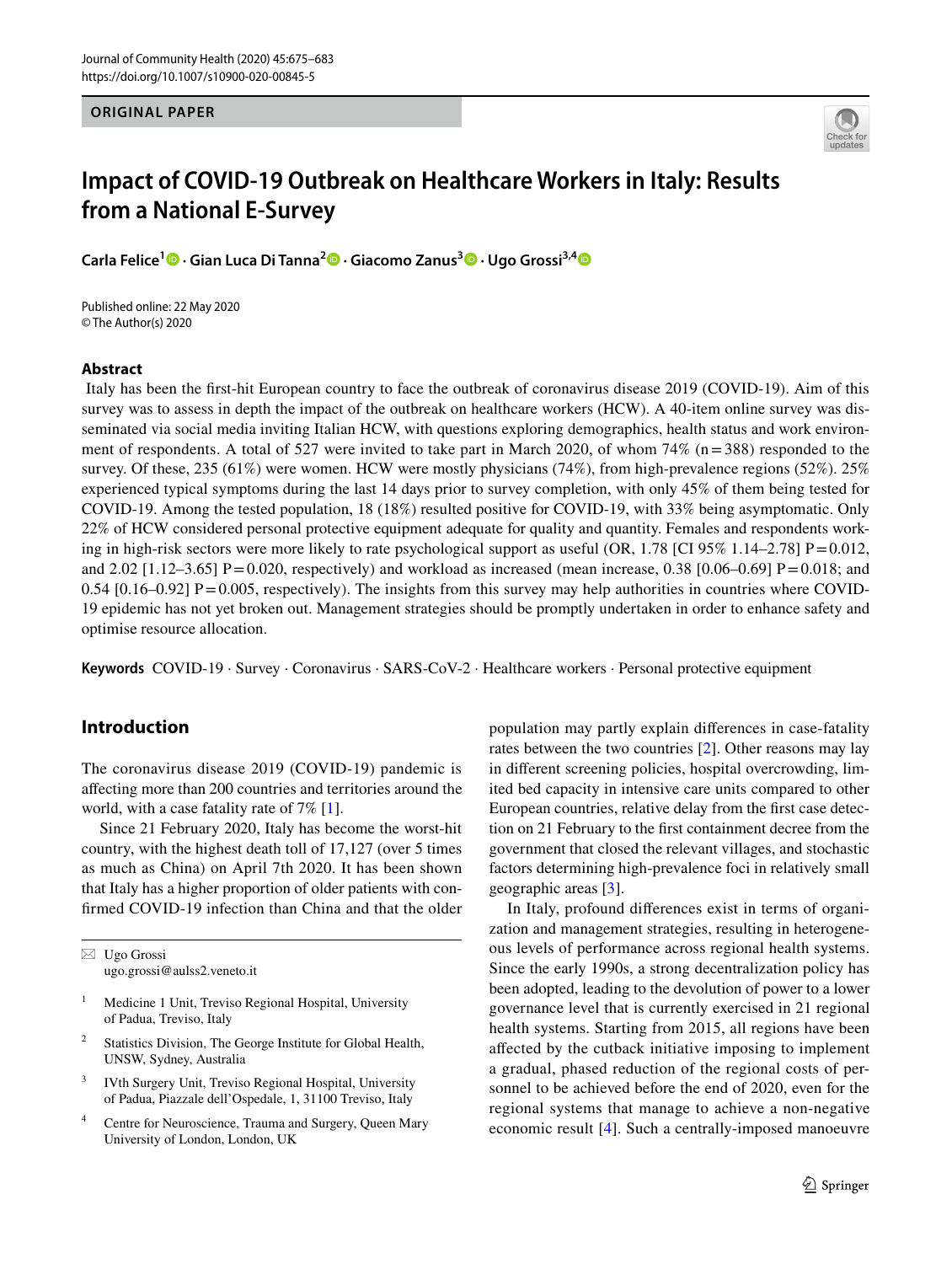has crystallized gaps in service provision and health system performance between regions. As a consequence, activation of diferent local protocols for the management of COVID-19 emergency (e.g. screening policy, indication to hospital admission, resource optimization) may have potentially contributed to the heterogeneity of observed outcomes even between neighbouring regions.

As a matter of fact, the prevalence of infection among healthcare workers (HCW) exceeds 10% in Italy [\[5](#page-8-4)] leading to further loss of capacity for hospitals to respond. In Lombardy, the worst-hit region, COVID-19 became largely a nosocomial infection [[3\]](#page-8-2). To complicate matters further, experiences in Italy have demonstrated shortage of personal protective equipment (PPE) [\[6\]](#page-8-5), which includes gloves, medical masks, goggles or a face shield, and gowns, as well as for specifc procedures, respirators (i.e., N95 or FFP2 standard or equivalent) and aprons.

How Italian HCW are facing this challenging emergency contextualized in their own working environment is yet to be investigated by qualitative research. The aim of this study was to thoroughly explore the impact of COVID-19 outbreak on HCW in Italy and to provide useful hints for health authorities in order to tailor infection control strategies.

## **Materials and Methods**

A link for email registration was disseminated via social media (i.e. Twitter, Facebook, and LinkedIn) to capture HCW as potential respondents to the survey. The link was also advertised by the *Agenzia Nazionale Stampa Associata*

(ANSA; literally "Associated Press National Agency"), the leading wire service in Italy [[7\]](#page-8-6).

Respondents were invited by an email to join a fully anonymous online closed survey (further details provided below). A total of 4 further email reminders (as per software restrictions) were sent throughout the period of online availability of the survey. Links expired after survey completion thus avoiding multiple responses by the same user. Ethical approval for this study was waived by the Ethics Committee for Clinical Experimentation (CESC) Marca Trevigiana, as institutional review board.

## **Survey**

A 40-item survey (namely, "Impact of COVID-19 outbreak on HCW in Italy") was designed and developed by the frst and senior authors (cf. & UG) using an online platform ("Online surveys" [formerly BOS-Bristol Online Survey], developed by the University of Bristol) in accordance with the Checklist for Reporting Results of Internet E-Surveys (the CHERRIES statement) [[8](#page-8-7)]. Co-authors piloted the survey, assessed the design and checked the feasibility and validity of the questions. The fnalized online survey was made available online from March 25th to April 4th 2020.

The survey aimed to assess crucial elements in HCW's experience, and to capture key information about the respondents, including gender, age group, any health problems requiring chronic drug therapy, region of practice [using an arbitrary lower cut-off of 200 cases per  $10<sup>5</sup>$  people (according to the most updated national report) [\[9](#page-8-8)] to defne regions with high prevalence on the survey closing date

<span id="page-1-0"></span>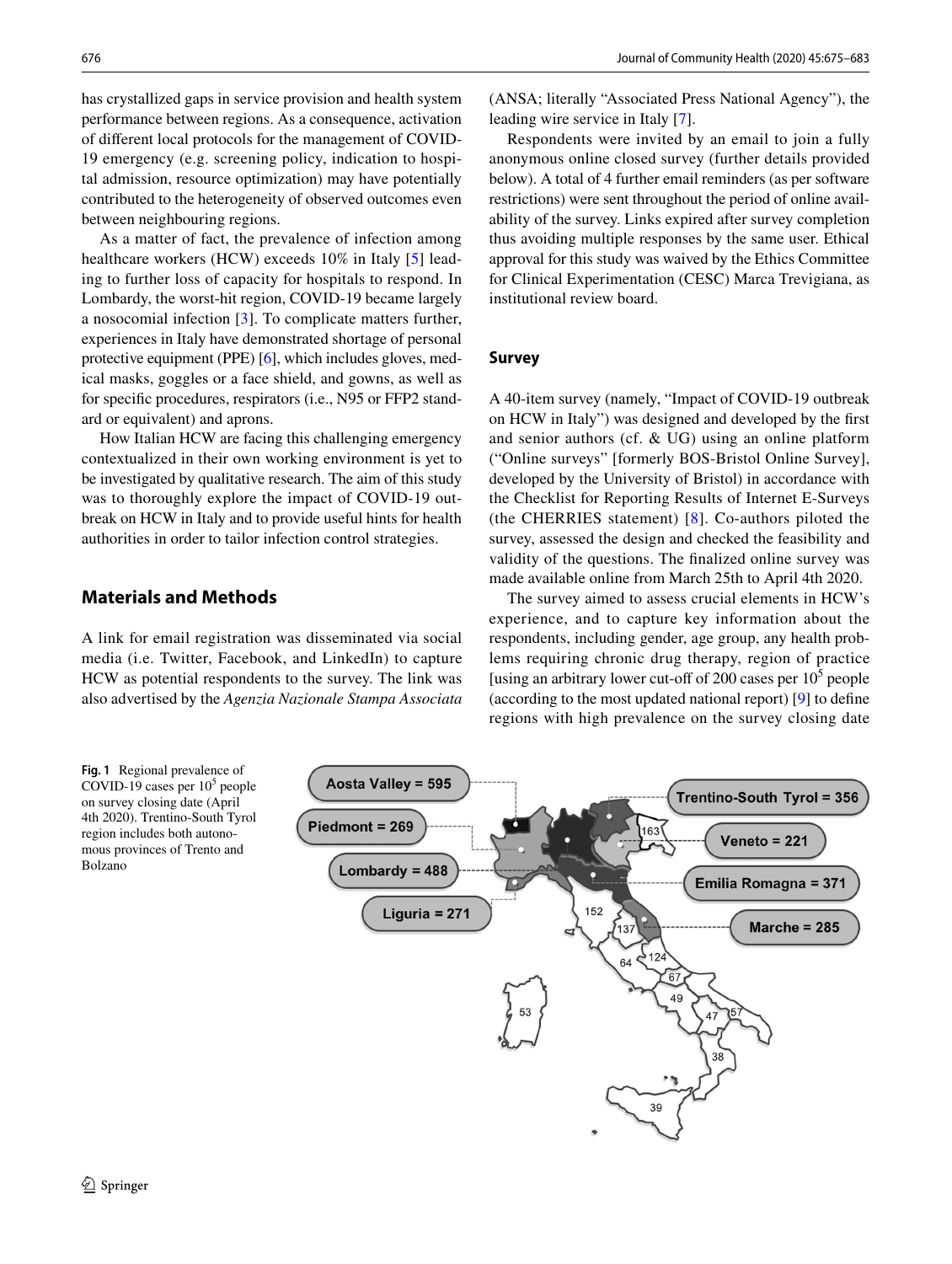(Fig. [1\)](#page-1-0)], type of HCW (e.g. physicians, nurses), employment contract, and workplace (e.g. academic hospital, nonacademic hub or spoke hospital, general practice clinic, private clinic), and specialty sectors, which were further stratifed into high- or standard risk for infection.

Six sectors were labelled as high-risk and included intensive care unit, pneumology, infectious diseases, emergency medicine, microbiology, and radiology. Other questions assessed the presence of COVID-19 positive subjects that respondents might have come in contact with; whether HCW were involved in the extraordinary management of COVID-19 patients with tasks beyond their own specialty; indication for COVID-19 screening at the workplace; whether HCW experienced typical symptoms (e.g. fever, dry cough, myalgia) in the past 14 days or were tested for COVID-19 exploring the prevalence of positive results. If testing positive, the use of personal protective equipment (PPE) and any medical therapy was explored. All respondents were asked whether they were quarantined or received infuenza vaccine in 2019-20; whether they believed to have been the source of infection for patients, colleagues at work or family members. Quantity and quality of PPE at workplace was further explored as was how the number of intensive care unit beds changed from before the COVID-19 emergency till the outbreak; and if increased, whether implementation of dedicated stafng was also obtained. The activation of local protocols for management of COVID-19 patients was investigated and respondents asked whether they personally contributed to its development and/or complied with its requirements. Fatality related to COVID-19 was explored in terms of causality (i.e. exclusively resulting from respiratory failure or rather consequent to suboptimal bed capacity or non-compliance to protocols). Psychological impact of COVID-19 on HCW was also assessed in terms of psychological safety, experience of deaths among acquaintances, availability of psychological support at the workplace, and degree of workload. Finally, respondents were asked whether they could keep up with the medical literature on COVID-19.

All questions were set as mandatory felds with real-time validation and automated skip logic to prevent missing data and avoid illogical or incompatible responses. Quantitative data were automatically collected by the software and exported to a tabulated format.

#### **Statistical Analysis**

Continuous variables were summarized by means and standard deviations, whilst categorical variables were assessed by proportions, with 95% confdence intervals (CI) calculated by Wilson score method with continuity corrections. Comparisons of categorical variables across groups were made by Pearson's chi-square tests. A series of mixed models for continuous variables and hierarchical logistic models for binary variables were performed to assess the association between respondents' preferences and their characteristics, with regions at high- and low prevalence of COVID-19 as random efects (adjusted odds ratio [OR]). Uni- and multivariable models were ftted using a pre-defned set of covariates which included age group, sex, regional prevalence, risk sectors, and type of HCW.

Non-hierarchical models were fitted to quantify the associations with regions at high- and low prevalence of COVID-19.

The denominator of the percentages of respondents was the total number of HCW who eventually completed the survey. Adjustment to the P-values was not performed. However, critical appraisal of P-values  $< 0.05$  was conducted to take into account multiple testing and minimize the risk of false positives.

All analyses were performed using STATA 16 (StataCorp LLC, College Station, TX, USA).

## **Results**

A total of 534 subjects registered their interest in joining the survey. There were 527 (98.7%) appropriate recipients, excluding 7 email addresses recognized as spam or with invalid domains.

## **Demographics**

In total, 388/527 (73.6%) responded to the survey. Respondents were mostly women (61%), between 30 and 39 years of age (52%), physicians (74%), with permanent contract (68%), practicing in sectors with standard risk of infection (79%), at academic (29%) or non-academic hub (38%) hospitals, from high-prevalence regions (52%) (Table [1\)](#page-3-0).

#### **Respondents' Health Status and COVID‑19 Screening**

Only 16% of respondents admitted health problems in their medical history requiring chronic drug therapy and 33% received infuenza vaccine in the past 6 months (Table [2](#page-4-0)). The latter observation substantially differ by age groups  $(P=0.589)$ .

One fourth (25%) experienced typical symptoms of COVID-19 infection during the last 14 days prior to survey completion. The majority of respondents (95%) reported to have been in close contact with confrmed COVID-19 patients within their working centre. A smaller proportion admitted close contact with positive patients (57%) or work colleagues (48%), and 26% with positive family members or friends.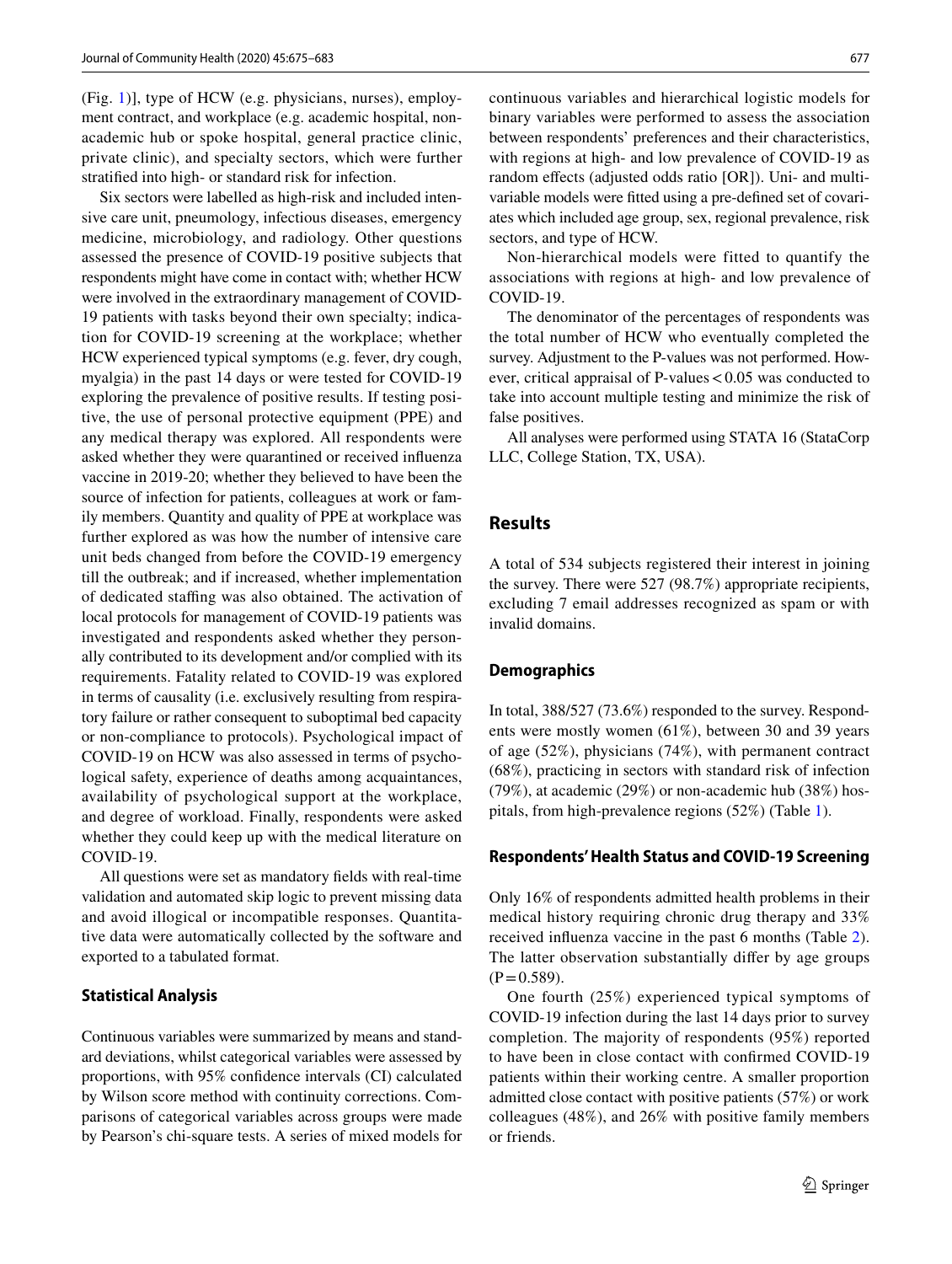<span id="page-3-0"></span>**Table 1** Respondents' demographics (N=388)

|                                                                        | $N(\%)$    |
|------------------------------------------------------------------------|------------|
| Gender                                                                 |            |
| Males                                                                  | 153 (39.4) |
| Females                                                                | 235(60.6)  |
| Age group (years)                                                      |            |
| < 30                                                                   | 43(11.1)   |
| $30 - 39$                                                              | 200 (51.6) |
| $40 - 49$                                                              | 81 (20.9)  |
| $50 - 59$                                                              | 51(13.1)   |
| $\geq 60$                                                              | 13(3.3)    |
| Regional distribution (No. COVID-19 cases/100,000 people) <sup>a</sup> |            |
| $\geq$ 200 (N = 8 regions)                                             | 200(51.5)  |
| $<$ 200 (N = 12 regions)                                               | 188 (48.5) |
| Type of healthcare worker                                              |            |
| Physician                                                              | 287 (74.0) |
| $Other^b$                                                              | 101(26.0)  |
| Type of employment contract                                            | 262 (67.8) |
| Permanent                                                              |            |
| Fixed-term                                                             | 29(7.5)    |
| Temporary                                                              | 35(9.0)    |
| Self-employed                                                          | 61 (15.7)  |
| Specialty sectors and risk of infection                                |            |
| High $(N=6)^d$                                                         | 82(21.1)   |
| Standard $(N=40)$                                                      | 306 (78.9) |
| Type of workplace                                                      |            |
| Academic hospital                                                      | 111 (28.6) |
| Non-academic hub hospital                                              | 148 (38.1) |
| Non-academic spoke hospital                                            | 46 (11.9)  |
| General practice clinic                                                | 24(6.2)    |
| Private clinic                                                         | 16(4.1)    |
| Other <sup>c</sup>                                                     | 43(11.1)   |

<sup>a</sup>Population prevalence on April 4th 2020 (survey closing date)

b Includes nurses, social health workers, pharmacists, and hospital administrative staf

c Includes home care support clinics, community pharmacies and health districts

d Includes the followings: intensive care unit, pneumology, infectious diseases, emergency medicine, microbiology, radiology

Only 13% of respondents stated that screening was routinely planned for the whole staff. Among these, statistically significant higher proportion of HCW came from high- rather than low-prevalence regions (84% vs. 16%, respectively;  $P < 0.001$ ). Moreover, almost one third (31%) of respondents declared that no screening plan for operators was in place at their workplace.

In total, 98 (25%) respondents underwent recent testing for COVID-19 by nasopharyngeal swab, with one third admitting typical symptoms at the time of screening. Among the tested population, 18 (18%) HCW resulted positive for COVID-19, mostly at frst testing (72%), with contagion likely occurring while working (89%). Eleven (61%) required medical therapy and 1 hospital admission. One third of COVID-19 positive HCW declared to be asymptomatic. Among the 12 symptomatic, those who did not receive infuenza vaccine in the past 6 months had experienced a longer length of symptoms (beyond 10 days) compared to those who did  $(P = 0.015)$ .

Prevalence of tested and/or COVID-19 positive HCW was similar between high- and low-prevalence regions, with homogeneous distribution within age groups and professional sectors. Those reporting typical symptoms during the last two weeks were more likely – but not statistically signifcant—to come from high-prevalence regions (OR, 1.48 [CI 95% 0.93–2.37]; P = 00,098). Despite being more likely tested for COVID-19 (adjusted OR 3.61, CI 95% 2.15–6.06;  $P < 0.001$ ) compared to asymptomatic, less than a half (45%) of symptomatic HCW was actually screened for COVID-19. Most HCW who were tested for COVID-19 or resulted positive denied to be working in dedicated COVID units.

Quarantine was more frequently activated for symptomatic HCW (OR, 6.61 [CI 95% 3.09–14.16]; P<0.001) or those tested for COVID-19 (OR, 8.29 [CI 95% 3.81–18.01]; P<0.001), regardless of regional provenience.

#### **Personal Protective Equipment (PPE)**

Although most respondents (77%) confrmed that PPE were readily available at the workplace, only 22% considered PPE adequate for quality and quantity. PPEs were more readily available in high-risk specialty sectors (OR, 1.96 [CI 95% 0.98–3.94];  $P = 0.058$  but less likely for HCW with recent onset of symptoms (OR, 0.48 [CI 95% 0.28–0.83];  $P = 0.009$ ). Furthermore, respondents involved in the extraordinary management of COVID-19 patients stated that PPE were more readily available (87.4%) compared to those working in standard care units  $(P=0.012)$ .

Six (33%) out of the 18 positive HCW denied regular use of PPE at the time of possible contagion. In 2 (11%) cases, PPE were not readily available at the workplace.

#### **Management Strategies**

Overall, 57% of respondents indicated that intensive care bed capacity at their (or referring) hospital prior to the outbreak exceeded 10 units. However, bed capacity was statistically significant lower in low-prevalence regions  $(P<0.001)$ and in spoke hospitals ( $P < 0.001$ ), compared to regions with high-prevalence and hub and academic centres, respectively. A total of 317 (81.7%) respondents reported an increase in bed capacity related to COVID-19 emergency, which was nevertheless accompanied by an increase in dedicated stafing in only 42% of cases. Implementation of intensive care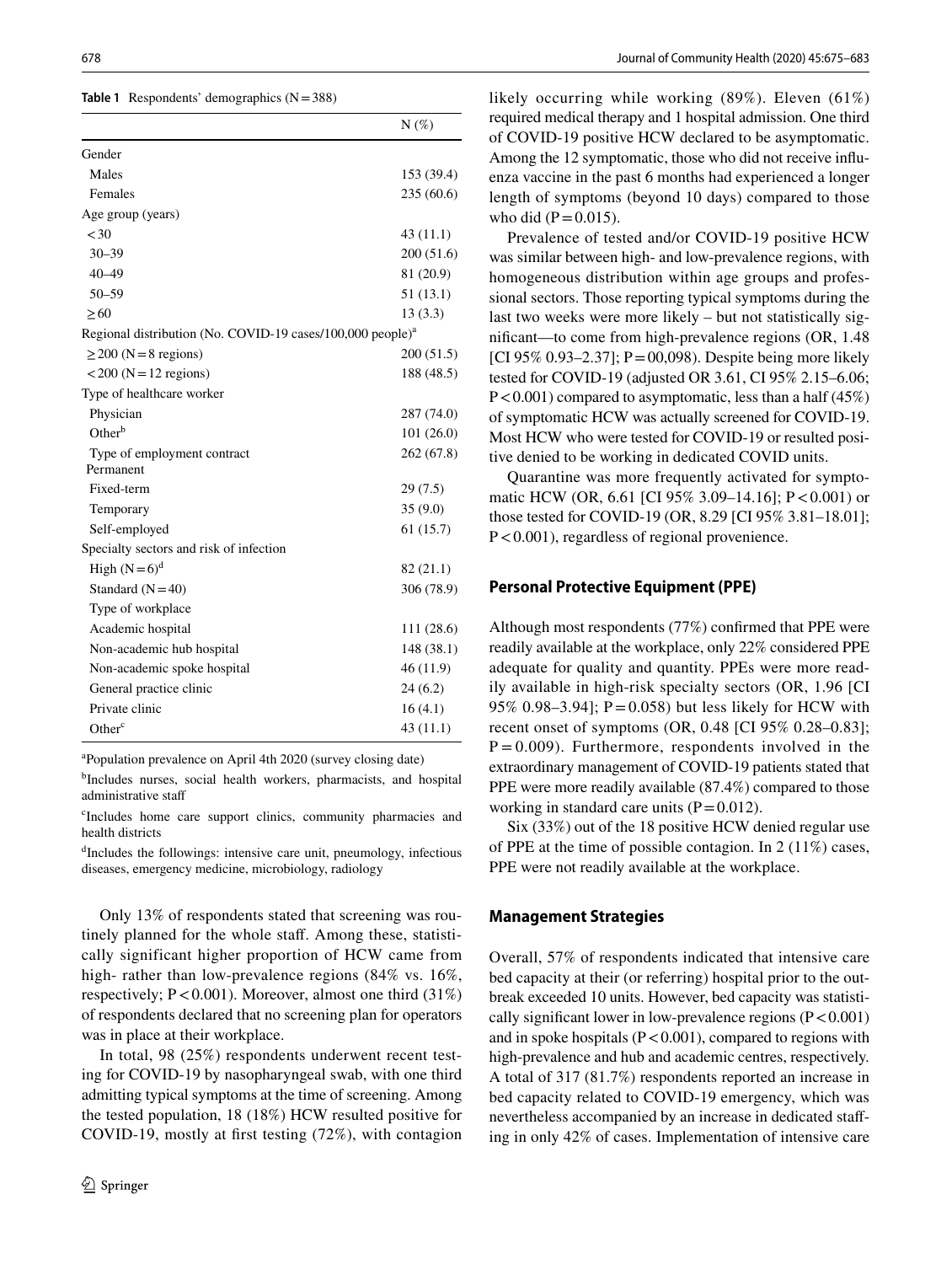<span id="page-4-0"></span>

|                                                                                                               | $N(\%)$    |
|---------------------------------------------------------------------------------------------------------------|------------|
| Received influenza vaccine in the season 2019–20                                                              | 128(33.0)  |
| Health problems requiring chronic drug therapy                                                                | 63(16.2)   |
| Presence of at least one typical symptom (fever, dry cough, myalgia) in the past 14 days                      | 95 (24.5)  |
| COVID-19 positive cases that respondents have come in close contact with                                      |            |
| Patients within the working centre                                                                            | 370 (95.4) |
| Patients within the working unit                                                                              | 219 (56.4) |
| Colleagues within the working unit                                                                            | 186 (47.9) |
|                                                                                                               | 101(26.0)  |
| Family members or friends                                                                                     |            |
| Involvement in the extraordinary management of COVID-19 patients with tasks beyond respondent's own specialty | 87 (22.4)  |
| Indications for COVID-19 screening at the workplace                                                           |            |
| No screening is planned for healthcare workers                                                                | 122(31.4)  |
| Screening occurs if symptomatic or close contact with COVID-19 cases                                          | 217 (55.9) |
| All healthcare workers are screened                                                                           | 49 (12.6)  |
| Respondents tested for COVID-19                                                                               | 98 (25.3)  |
| More than once                                                                                                | 39 (39.8)  |
| Due to symptoms                                                                                               | 6(15.4)    |
| Due to local screening policy in absence of symptoms                                                          | 28 (71.8)  |
| Due to a new close contact at risk                                                                            | 5(12.8)    |
| Symptomatic at the time of first testing                                                                      | 33 (33.7)  |
| Testing positive for COVID-19                                                                                 | 18(4.6)    |
| At first testing                                                                                              | 13 (72.2)  |
| At second testing                                                                                             | 1(5.6)     |
| At third testing                                                                                              | 4(22.2)    |
| Infection did likely occur while working                                                                      |            |
| Yes                                                                                                           | 16(88.9)   |
| No                                                                                                            | 1(5.6)     |
| Uncertain                                                                                                     | 1(5.6)     |
| Regular use of personal protective equipment                                                                  |            |
| No                                                                                                            | 6(33.3)    |
| Yes, everyone entering the workplace                                                                          | 9(50.0)    |
| Yes, but only the respondent                                                                                  | 3(16.7)    |
| Use of medical therapy                                                                                        | 11(61.1)   |
| Specific therapy for COVID-19                                                                                 | 6(54.5)    |
| <b>NSAIDs</b>                                                                                                 | 2(18.2)    |
| Both                                                                                                          | 5(45.4)    |
| Required hospital admission                                                                                   | 1(5.6)     |
| Required $O_2$ -therapy                                                                                       | 1(5.6)     |
| Quarantined                                                                                                   | 42(10.8)   |
| Readily availability of personal protective equipment                                                         | 298 (76.8) |
| Quantity and quality rating                                                                                   |            |
| Adequate                                                                                                      | 64(21.5)   |
| Partially adequate                                                                                            | 73(24.5)   |
|                                                                                                               |            |
| Inadequate                                                                                                    | 161(54.0)  |
| Number of intensive care unit beds before the outbreak                                                        |            |
| < 5                                                                                                           | 20(5.1)    |
| $5 - 10$                                                                                                      | 70(18.0)   |
| $11 - 15$                                                                                                     | 98 (25.3)  |
| >15                                                                                                           | 123 (31.7) |
| I do not know                                                                                                 | 77 (19.9)  |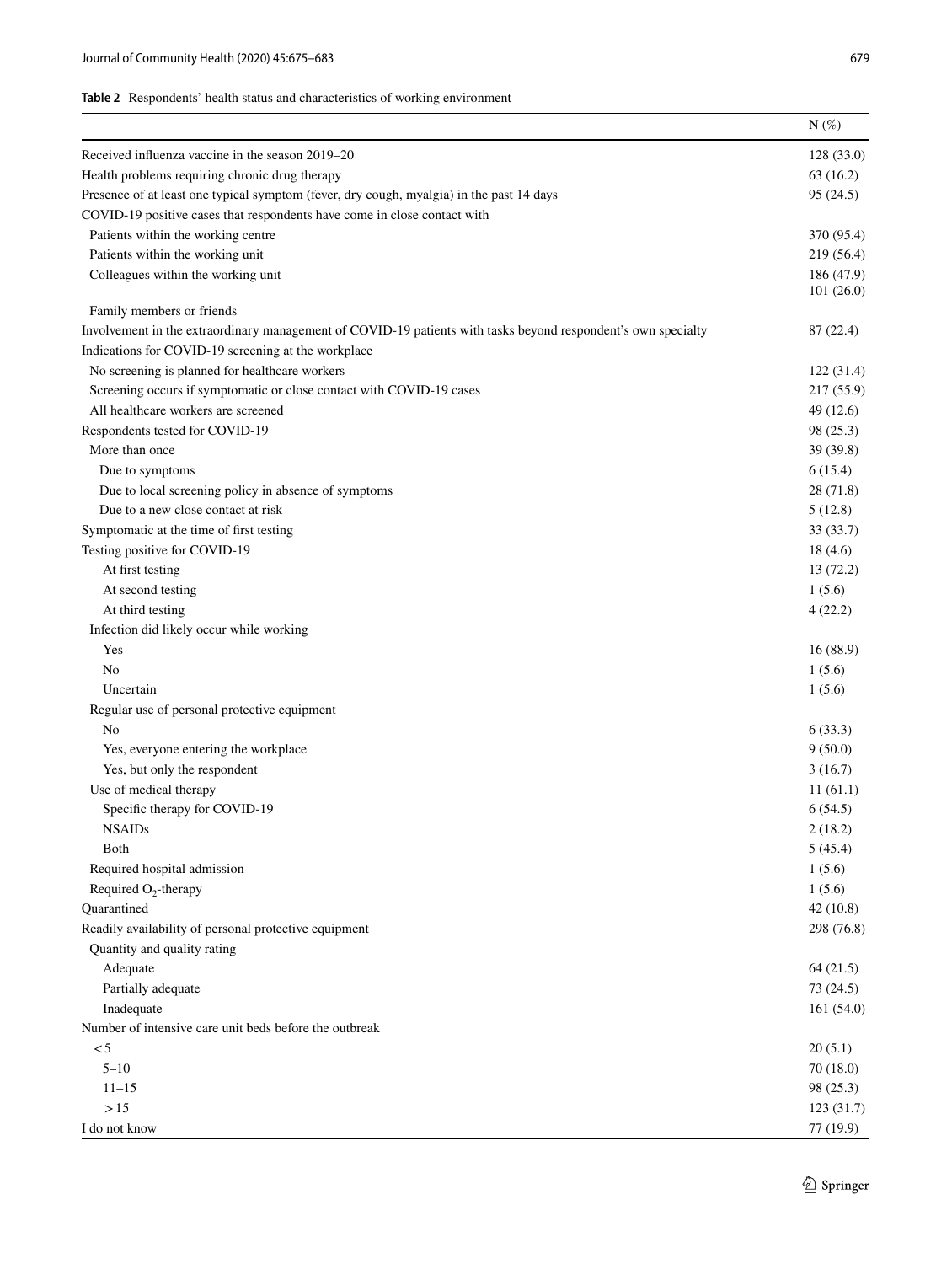### **Table 2** (continued)

|                                                                                                                                               | $N(\%)$    |
|-----------------------------------------------------------------------------------------------------------------------------------------------|------------|
| Number of intensive care unit beds during COVID-19 emergency at the workplace                                                                 |            |
| Increased                                                                                                                                     | 317 (81.7) |
| With increase in dedicated staffing                                                                                                           | 133(42.0)  |
| Without increase in dedicated staffing                                                                                                        | 80(25.2)   |
| Remained unaltered                                                                                                                            | 31(8.0)    |
| Activation of local protocols for management of COVID-19 patients                                                                             | 336 (86.6) |
| Personally contributed to its development                                                                                                     | 66 (19.6)  |
| Comply with its requirements                                                                                                                  | 204(60.7)  |
| Deaths related to COVID-19 occurred at the workplace                                                                                          | 247(63.7)  |
| Management was correct, with cause of death most likely resulting from respiratory failure                                                    |            |
| Yes                                                                                                                                           | 114(46.1)  |
| No                                                                                                                                            | 33(13.4)   |
| I do not know                                                                                                                                 | 100(40.5)  |
| Number of deaths likely resulting from suboptimal bed capacity                                                                                |            |
| More than 50%                                                                                                                                 | 11(4.4)    |
| Less than 50% but still significant                                                                                                           | 34(13.8)   |
| Very few                                                                                                                                      | 47(19.0)   |
| None                                                                                                                                          | 155(62.8)  |
| Number of deaths likely resulting from non-compliance to protocols                                                                            |            |
| More than 50%                                                                                                                                 | 21(8.9)    |
| Less than 50% but still significant                                                                                                           | 26(10.5)   |
| Very few                                                                                                                                      | 96(38.8)   |
| None                                                                                                                                          | 104(42.1)  |
| 10-point Likert scale rating (1 = extremely poor; 10 = excellent) of the local management of COVID-19 emergency, mean (standard<br>deviation) | 5.7(1.8)   |
| Perceive psychological safety                                                                                                                 |            |
| Over the last few weeks                                                                                                                       | 77 (19.8)  |
| Currently                                                                                                                                     | 97(25.0)   |
| Believe to have been the source of infection                                                                                                  |            |
| For patients                                                                                                                                  | 29(7)      |
| For work colleagues                                                                                                                           | 35(9)      |
| For family members                                                                                                                            | 33(9)      |
| At least one work colleague died from COVID-19                                                                                                | 27(7.0)    |
| At least one family member or friend died from COVID-19                                                                                       | 46(11.9)   |
| Believe that psychological support for healthcare workers is useful during COVID-19 emergency                                                 | 247 (63.7) |
| Psychological support available at the workplace                                                                                              | 187 (48.2) |
| Currently receiving psychological support                                                                                                     | 13(3.3)    |
| Workload over last few weeks                                                                                                                  |            |
| Decreased                                                                                                                                     | 162(41.8)  |
| Unaltered                                                                                                                                     | 56 (14.4)  |
| Slightly increased                                                                                                                            | 58 (15.0)  |
| Moderately increased                                                                                                                          | 61(15.7)   |
| Extremely increased                                                                                                                           | 32(8.2)    |
| Increased to the extreme of own strengths                                                                                                     | 19(4.9)    |

units was signifcantly reduced in low- compared to highprevalence regions  $(P < 0.001)$  and in spoke compared to academic and hub centres  $(P < 0.001)$ .

Over one ffth (22%) of HCW were being involved in the extraordinary management of COVID-19 patients with tasks beyond their own specialty. Distribution of symptomatic, tested, and COVID-19 positive respondents did not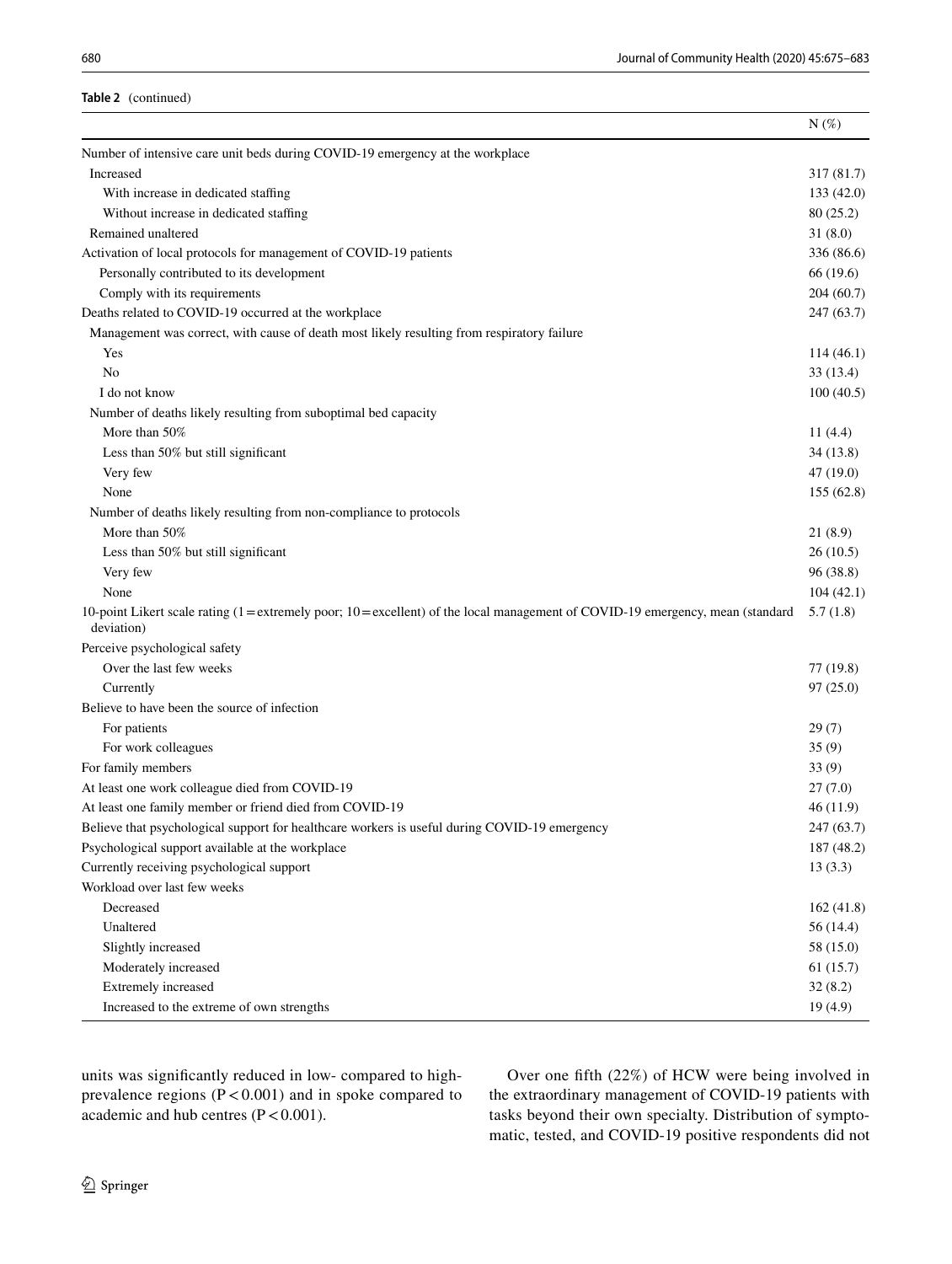<span id="page-6-0"></span>**Fig. 2** Subgroup comparisons in mean scores on a 10-point Likert scale rating  $(1=$  extremely poor; 10=excellent) of the local management of COVID-19 emergency.  ${}^*P < 0.05$ ; \*\*P<0.001. HCW: healthcare workers; PPE: personal protective equipment; ICU: intensive care unit



substantially difer between this group of HCW and those continuing standard practices.

Most respondents (87%) reported activation of local protocols for management of COVID-19 patients at their workplace, with one fifth personally contributing to its development.

Slightly less than two third of HCW  $(N = 247 [64\%])$ stated that deaths related to COVID-19 occurred at their workplace. In high-prevalence regions, a statistically signifcant higher number of HCW (71%) confrmed COVID-19 death occurrence compared to those who did not (29%;  $P = 0.002$ ), as opposed to low-prevalence regions, with respondents more homogeneously distributed. A minority of HCW (13%) did not consider respiratory failure as the main cause of death, which was rather deemed related to suboptimal bed capacity or non-compliance to protocols.

The average rate for local management of COVID-19 emergency on a 10-point Likert scale was 5.7 (standard deviation, 1.8). Signifcantly higher scores were reported by HCW from high-prevalence regions  $(P=0.008)$  or confirming PPE readily availability  $(P=0.024)$ , whilst those complaining of recent symptoms  $(P < 0.001)$  or testing positive for COVID-19 ( $P = 0.010$ ), as well as those from centres where protocols had not been developed  $(P < 0.001)$  nor bed capacity increased  $(P=0.033)$ , reported lower scores (Fig. [2](#page-6-0)). Nevertheless, similar scores were recorded by HCW reporting or not COVID-19 death occurrence  $(P=0.237)$ .

<span id="page-6-1"></span>

|                | Table 3 HCW believing that       |
|----------------|----------------------------------|
|                | psychological support is useful: |
|                | associations with the covariate  |
|                | set according to hierarchical    |
| logistic model |                                  |

|                  |               | <b>OR</b> | SE   | $\boldsymbol{P}$ | 95% CI |       |
|------------------|---------------|-----------|------|------------------|--------|-------|
|                  |               |           |      |                  | Lower  | Upper |
| Age (years)      | <30           | Ref       |      |                  |        |       |
|                  | $30 - 39$     | 1.12      | 0.42 | 0.754            | 0.54   | 2.32  |
|                  | $40 - 49$     | 1.08      | 0.44 | 0.852            | 0.48   | 2.42  |
|                  | $50 - 59$     | 0.73      | 0.32 | 0.484            | 0.31   | 1.74  |
|                  | $\geq 60$     | 0.22      | 0.16 | 0.042            | 0.05   | 0.95  |
| Gender           | Males         | Ref       |      |                  |        |       |
|                  | Females       | 1.78      | 0.41 | 0.012            | 1.14   | 2.78  |
| Specialty sector | Standard risk | Ref       |      |                  |        |       |
|                  | High-risk     | 2.02      | 0.61 | 0.020            | 1.12   | 3.65  |
| Type of HCW      | Other         | Ref       |      |                  |        |       |
|                  | Physician     | 0.85      | 0.23 | 0.562            | 0.50   | 1.45  |

*Ref* Reference category, *OR* odds ratio, *SE* standard error, *CI* confdence interval, *HCW* healthcare worker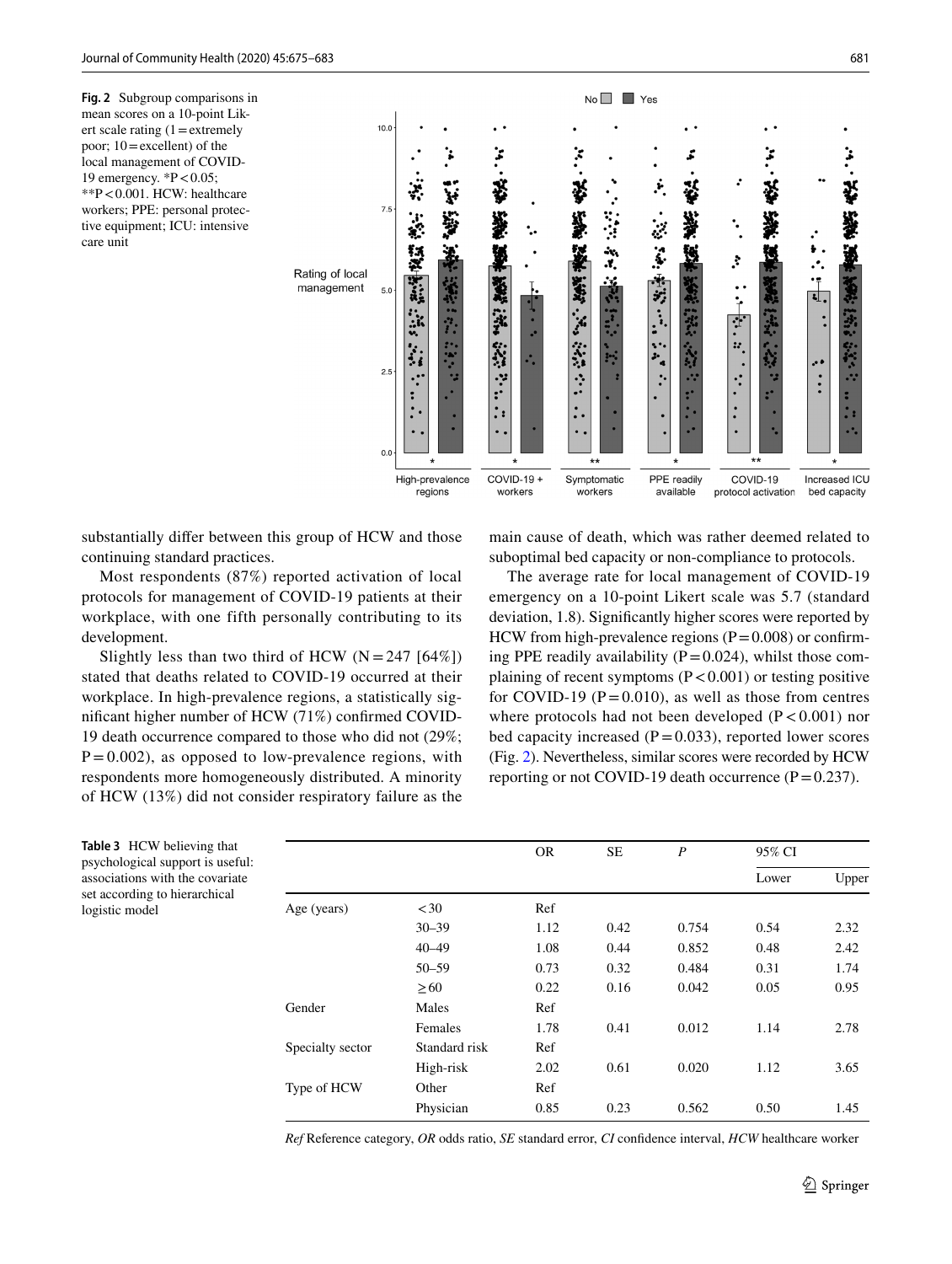<span id="page-7-0"></span>**Table 4** Increased workload: associations with the covariates set according to the mixed model

|                  |               | Mean increase |      |       | $\boldsymbol{P}$ | 95% CI  |  |
|------------------|---------------|---------------|------|-------|------------------|---------|--|
|                  |               |               |      |       | Lower            | Upper   |  |
| Age (years)      | <30           | Ref           |      |       |                  |         |  |
|                  | $30 - 39$     | $-0.37$       | 0.25 | 0.149 | $-0.87$          | 0.13    |  |
|                  | $40 - 49$     | $-0.33$       | 0.28 | 0.252 | $-0.88$          | 0.23    |  |
|                  | $50 - 59$     | $-0.02$       | 0.31 | 0.954 | $-0.63$          | 0.59    |  |
|                  | $\geq 60$     | 0.54          | 0.48 | 0.259 | $-0.40$          | 1.48    |  |
| Gender           | Males         | Ref           |      |       |                  |         |  |
|                  | Females       | 0.38          | 0.16 | 0.018 | 0.06             | 0.69    |  |
| Specialty sector | Standard risk | Ref           |      |       |                  |         |  |
|                  | High-risk     | 0.54          | 0.19 | 0.005 | 0.16             | 0.92    |  |
| Type of HCW      | Other         | Ref           |      |       |                  |         |  |
|                  | Physician     | $-0.51$       | 0.19 | 0.007 | $-0.87$          | $-0.14$ |  |

*Ref* Reference category, *SE* standard error, *CI* confdence interval, *HCW* healthcare worker

## **Psychological Support and Workload**

Only 20% and 25% of HCW declared to feel psychologically safe over the last few weeks and at the time of survey completion, respectively. Nearly 10% of respondents believed to have been the source of infection for work colleagues or family members. Furthermore, 7% and 12% of respondents reported the loss of a work colleague and a family member or friend for COVID-19, respectively. Despite being considered useful by most (64%), less than 50% of HCW had access to psychological support if needed (48%). A higher proportion of HCW felt safe in centres offering psychological support (62% vs. 38%) when unavailable;  $P = 0.002$ ) and PPE readily availability  $(31\% \text{ vs. } 7\%; P < 0.001)$ . Only 3% of HCW was receiving support at the time of survey completion.

As compared to their counterparts, females (OR, 1.78 [CI 95% 1.14–2.78];  $P = 0.012$ ) and respondents working in high-risk sectors (OR, 2.02 [CI 95% 1.12–3.65];  $P=0.020$ ) were more likely to rate psychological support as useful, as opposed to the oldest HCW compared to the youngest (OR, 0.22 [CI 95% 0.05–0.95];  $P = 0.045$ ) (Table [3\)](#page-6-1).

Workload was reported as decreased by 42%, unaltered by 14%, and increased by 44% of HCW. The latter rating was less frequently stated by physicians  $(OR, -0.51$  [CI] 95%  $-0.87$  to  $-0.14$ ]; P=0.007) as opposed to female respondents (OR, 0.38 [CI 95% 0.06–0.69]; P=0.018) and HCW practicing in high-risk sectors (OR, 0.54 [CI 95% 0.16–0.92];  $P = 0.005$  (Table [4](#page-7-0)).

## **Discussion**

### **Key Results**

This is the frst study to examine the impact of COVID-19 emergency on HCW in Italy. The survey demonstrated profound variations across high- and low-prevalence regions, specialty sectors and professional fgures. Most respondents were physicians and the response rate (74%) was far higher than previously reported from surveys in this population (i.e. usually not exceeding 20%) [[10\]](#page-8-9).

## **Limitations**

Despite the survey being launched nationally including using social media, it did not obtain signifcant response from HCW in a number of regions. However, using the arbitrary cut-off of 200 cases per  $10<sup>5</sup>$  people, respondents resulted quite homogeneously distributed between low- and highprevalence regions. A number of professional fgures were numerically poorly represented (e.g. social health workers) thus hampering generalizability of the results. Despite the small number in the surveyed population, prevalence of COVID-19 positive cases well mirrored current national estimates.

### **Interpretation**

PPE were less likely deemed readily available by HCW reporting recent onset of symptoms (OR, 0.48 [CI 95% 0.28–0.83];  $P = 0.009$ , indicating that they may have been a vehicle for transmission to patients, work colleagues or family members. The Italian decree March 9th 2020 establishes that quarantine does not apply to HCW, who should stop working—in line with our results—only if they became